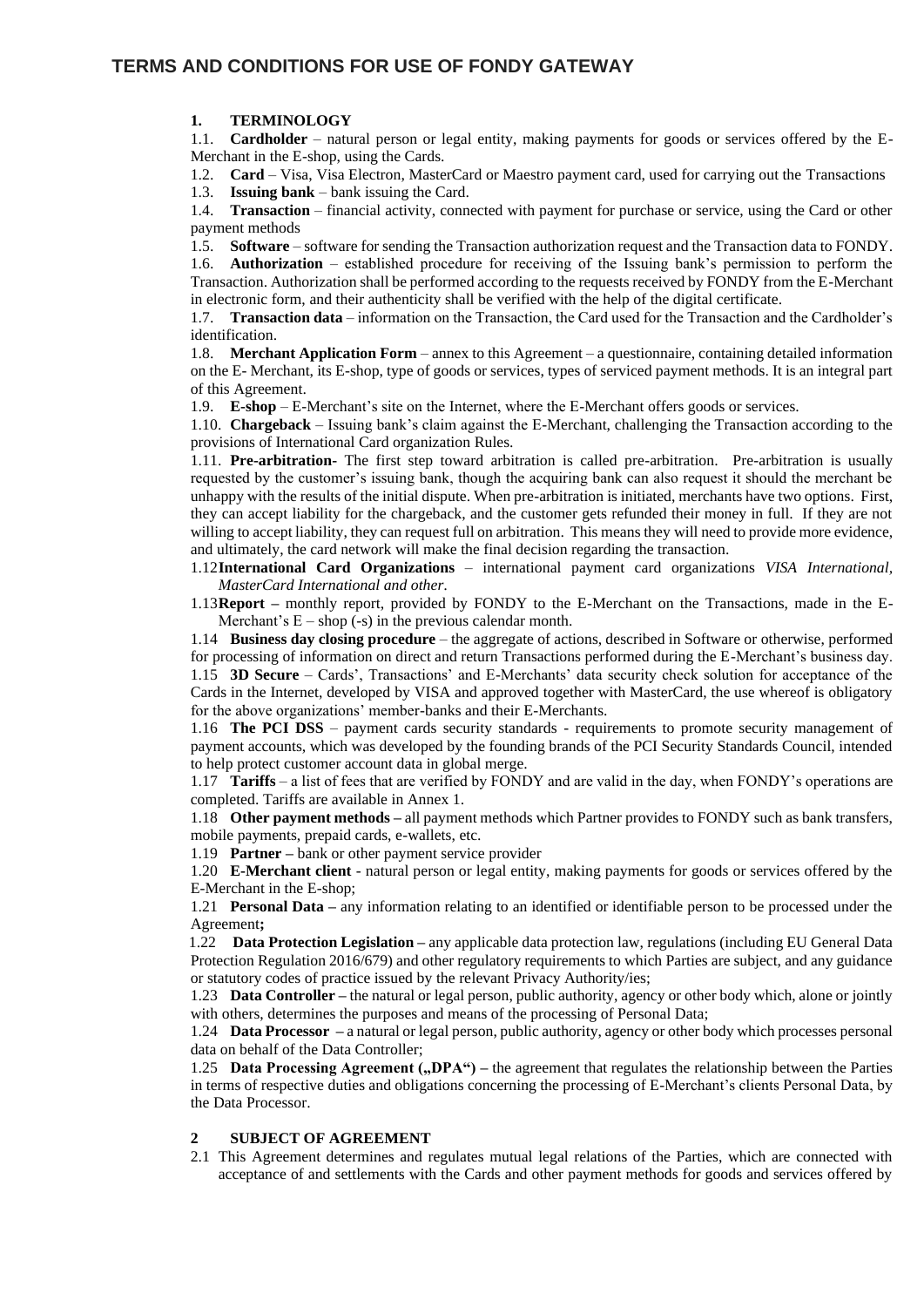the E-Merchant in the E-shop and the settlement procedure between the FONDY and the E-Merchant for performed Transactions.

#### **3 RIGHTS AND OBLIGATIONS OF THE E-MERCHANT**

#### 3.1 The E-Merchant undertakes:

3.1.1 to accept from the Cardholder's the Cards and other payment methods mentioned in the Annex 1 as payment for goods and services offered by the E-Merchant in the E-shop.

To accept the Card and other payment methods as payment means only for such goods and services, which correspond to the type of business activities mentioned in the "Merchant Application Form". E-Merchant must submit to FONDY records of valid Transactions only between the E-Merchant and his client;

3.1.2 to pay commission fees provided for in respective concluded agreements;

3.1.3 to use Software for accepting the Cards and other payment methods in the E-shop;

3.1.4 If the E-Merchant's client refuses from acquired goods and/or services, or if the E-Merchant does not duly deliver goods and/or services, the E-Merchant undertakes to return to the E-Merchant's client the amount of the Transaction, either fully or partially, as provided for by the E-Merchant's rules of cancellation of the Transaction; 3.1.5 immediately, but not later than within 5 (five) business days, to inform FONDY in writing on changes of its legal details and other changes, including information contained in the "Merchant Application Form", connected with legal status of the E-Merchant, type or sphere of its business activities, authorized signatories, and other information, which can significantly affect proper fulfillment of this Agreement. The E-Merchant shall be responsible for the consequences, arisen from failure to provide the above information in due time;

3.1.6 in respect of each E-Merchant's E-shop the E-Merchant shall prepare and submit to FONDY a separate Annex 1.

3.1.7 to use the 3D Secure solution and SSL (Secure Sockets Layer) data transmission protocol (no less than 128 bits) for receipt and transfer of the Transaction data on the Internet;

3.1.8 to the appropriate extent, to acquaint its employees responsible for the execution of this Agreement with the provisions of the Agreement, International Card organization regulations and amendments thereto;

3.1.9 to provide FONDY with as much assistance as possible in resolving the disputes of E-Merchant's clients arisen from the Transactions in the E-shop, to the extent that this is necessary in the opinion of FONDY;

3.1.10to inform FONDY of any established cases of fraud with the Cards, regarding the execution of this Agreement

3.1.11to accept all valid, duly authenticated Cards as cashless payment means for settlements for good and/or services according to the prices, which the E-Merchant indicates in euro (EUR) or US Dollars (USD) when executing the Transaction.

3.2 The E-Merchant has no right:

3.2.1 to set an extra charge for settlements with the Card and other payment methods, unless it is stipulated by legislative acts and FONDY has approved such extra charge in accordance with the regulations of the International Cards Organizations and Partners;

3.2.2 if an extra charge is stipulated by the legislative acts, it should be included in the amount of the Transaction and may not be collected separately;

3.2.3 to set minimal amounts of the Transactions;

3.2.4 to accept the Card and other payment methods for payment in order to cover or refinance any other existing liability than mentioned in Clouse 3.1.1. of this Agreement;

3.2.5 to issue cash in the frames of the Transaction;

3.2.6 in the frames of the Transaction to issue a commercial cheque, a bill of exchange or other document, which could be used for further settlements;

3.2.7 to divide the Transaction into several parts;

3.2.8 to store and disclose to third parties the data on the Card holder, Card number, term of validity, CVC/CVV value, as well as any other information, regarding acceptance of the Cards and the Card holders. This obligation of the E- Merchant has no time limit;

3.2.9 to accept the Card and other payment methods as payment means for commercial activities performed by third parties;

3.2.10to issue electronic money as a result of the Transaction, unless the right to issue electronic money has been delegated according to the authorization of the EU Financial Regulators and approved by FONDY in writing, which should be indicated in the respective annex "Merchant Application Form";

3.2.11without procession of the Transaction's data to use the Card's data for other purposes in the process of the Transaction, and also before and after performing of the Transaction.

3.2.12E-Merchant must not submit to FONDY a Transaction that the E-Merchant knows or should known to be fraudulent or not authorized by the E-Merchant's client, that it knows or should have known to be authorized by a E-Merchant's client colluding with the E-Merchant for a fraudulent purpose. For purposes of this Agreement, E-Merchant is deemed to be responsible for the conduct of its employees, agents and representatives;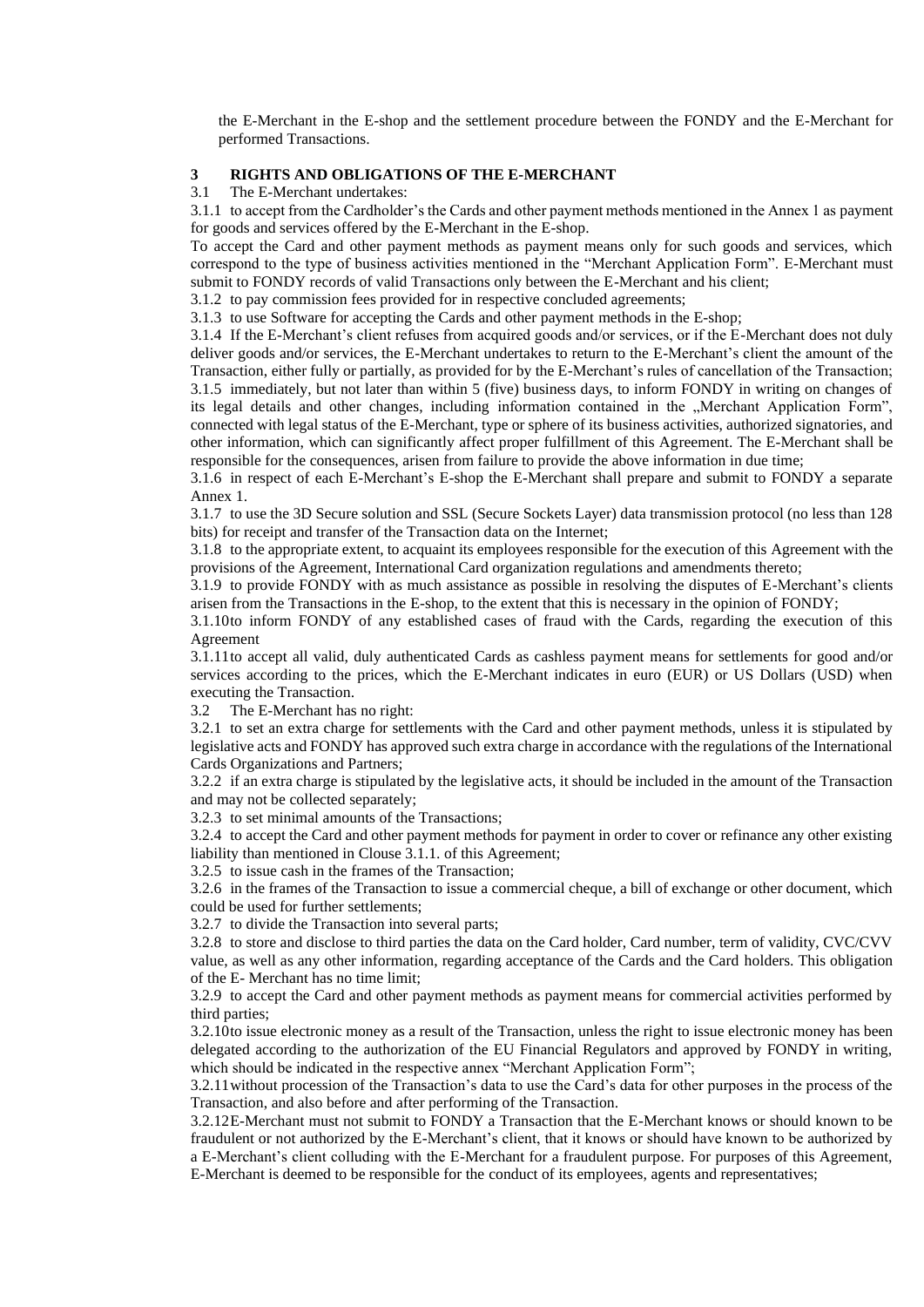3.2.13to disclose to third parties any information that has become known to it in connection with the execution of this Agreement.

3.3 The E-Merchant is obliged:

3.3.1 to ensure compliance of its E-shop to the requirements of International Card organization;

3.3.2 within 7 (seven) days upon receipt of FONDY's request to send to the copies of the requested documents confirming the Transaction either by fax, electronic mail, and/or by registered mail or in any other way fixing the fact of sending. If the E-Merchant is not able to send or submit the copies of the documents confirming the Transaction within 7 (seven) days, the E-Merchant within the above-mentioned term upon receipt of the request should inform the claimant about it in writing, indicating the date of sending of the information or the reason for failure to submit the information. If the E-Merchant is visited by a representative of FONDY such representative shall have the right to receive the copies of information confirming the Transaction;

3.3.3 to observe FONDY's regulations, International Card organization regulations and the provisions of this Agreement. This obligation also concerns the regulations, instructions and directions on acceptance of the Cards, adopted or approved after conclusion of the Agreement. FONDY undertakes to timely inform the E-Merchant on adoption or approval of such regulations and instructions;

3.3.4 within 10 (ten) business days upon receipt of a respective invoice from FONDY to pay to FONDY the amount of the Transactions, in respect whereof the Chargeback's were received in compliance with the regulations of the International card organizations and/or in respect whereof the E-Merchant has not submitted the copies of information confirming the Transaction according to Clause 3.3.2. of the Agreement within the time, mentioned in the request for the copies of the documents confirming the Transaction, if in the E-Merchants accounts at FONDY are not enough funds, to fulfill the obligations mentioned in Clause 4.3;

3.3.5 to pay to FONDY all fees that are set in Bank's Tariffs and has enter into force in the relevant commission adoption day.

#### **4 RIGHTS AND OBLIGATIONS OF FONDY**

4.1 FONDY is obliged to ensure the Authorization of the Transactions and transfer of the amounts of the Transactions to the E-Merchant.

- 4.2 FONDY undertakes to perform:
- 4.2.1 servicing of the Cards and other payment methods;
- 4.2.2 processing of the Transactions;
- 4.2.3 settlements for arranging of the Transactions;
- 4.2.4 preparing the reports on the Transactions and sending them to the E-Merchant;
- 4.2.5 processing of the Chargebacks.
- 4.3 FONDY has the right:

4.3.1 to charge from any E-Merchant's account in FONDY the amounts of the Transactions, in respect whereof the Chargebacks are laid in accordance with the regulations of the International Card Organizations and this Agreement. If the E-Merchant does not have an account in FONDY or there is no enough money in the account, FONDY has the right to issue an invoice, which the E-Merchant undertakes to pay within the term mentioned in Clause 3.3.4. of the Agreement;

4.3.2 Not to process refunds created by E-Merchant in the event that unsettled funds of the E-Merchant held by FONDY are less than the refund amount requested by E-Merchant. In such cases E-Merchant will need to provide Fondy with an amount of funds sufficient to cover such refund requests.

4.3.3 In the event that the E-Merchant's chargeback ratio equals or exceeds 0.65% of total transaction value in any month, Fondy has the right, at its option, to block the E-Merchant's account or terminate this Agreement, and in either case to hold for its benefit any unsettled funds of the E-Merchant for 190 days for offset against future chargebacks related to the E-Merchant.

4.3.4 In the event that the E-Merchant does not promptly provide satisfactory evidence at the request of FONDY that 1) goods or services have actually been delivered to the E-Merchant's customer, 2) that such goods or services are from the business type originally approved by FONDY, 3) that such goods or services are advertised in the E-Merchant's E-shop, and/or 4) that such goods or services are not prohibited goods or services under the rules of the International Card Organizations or of FONDY (in each case as may be requested by FONDY), then FONDY has the right, at its option, to block the E-Merchant's account or terminate this Agreement, and in either case to hold for its benefit any unsettled funds of the E-Merchant for 190 days for offset against future chargebacks related to the E-Merchant or penalties assessed against FONDY. Prior to the provision of the requested evidence by the E-Merchant, FONDY shall have the option to place a temporary block on the E-Merchant's account.

4.4 On E-Merchants request, FONDY undertakes to send to the E-Merchant the report on the Transactions, performed in the E-Merchant's E-shop in the previous calendar month.

4.5 Prior to settlement, the funds payable to the E-Merchant are segregated from all funds belonging to FONDY and are kept in safeguarding accounts at credit institutions as required by applicable regulation. The funds held are not covered by the Financial Services Compensation Scheme.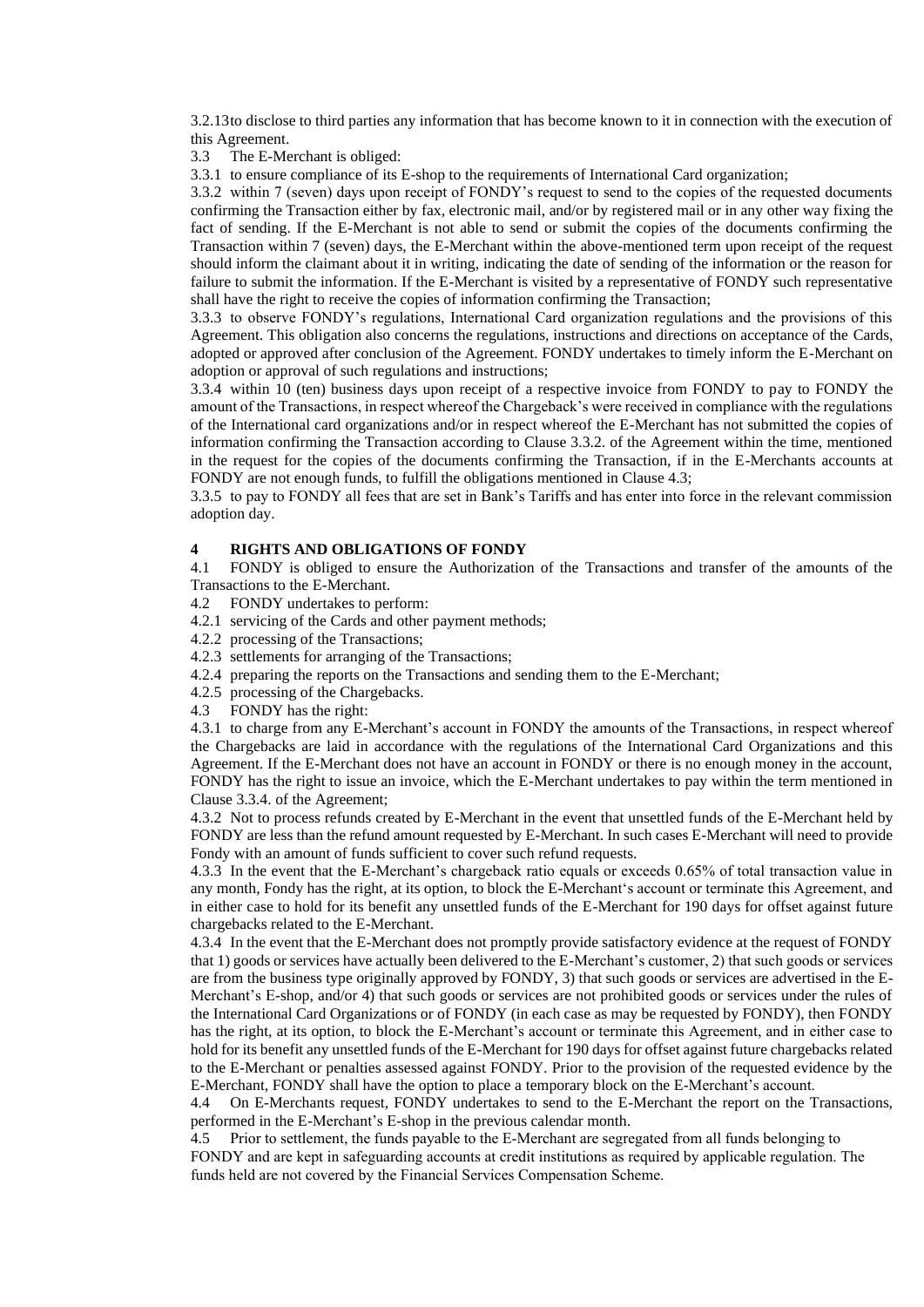## **5 SETTLEMENT PROCEDURE**

5.1 FONDY undertakes to ensure transfer of the amount of the Transaction for the Transactions performed in the E- Merchant's E-shop, according to the Annex 1 to this agreement.

5.1.1 All payments made in favour of the E-Merchant under the terms of this Agreement, shall be transferred to a bank account number which is listed in Annex 1.

5.1.2 FONDY undertakes to transfer to the respective E-Merchant's bank account mentioned in this Agreement, the amounts, corresponding to the Transactions performed by the respective E-Merchant, withholding commission fees due to FONDY. Period of all settlements are listed in Annex 1.

5.1.3 The minimum settlement amount is 5 EUR or equivalent.

5.1.4 FONDY may carry out any currency conversion required to effect the services and to make remittances or settlements to the E-Merchant in the settlement currency selected in Annex 1 of the Contract where the corresponding Transactions were effected in a different currency, with such currency conversions being made in accordance with the Contract and any applicable laws and regulations. FONDY will convert the relevant Transaction value into the remittance or settlement currency at a rate and spread as FONDY determines in its discretion acting reasonably.

The E-Merchant acknowledges and agrees that in order to carry out any currency conversion, FONDY may engage a third party provider and that FONDY may use funds otherwise required to be held or held in the E-Merchant's payment account with FONDY and/or in any account in which funds corresponding to the E-Merchant's receivables under the Contract are held and transfer such funds to any third party provider or counterparty in advance of receiving the corresponding funds back in the relevant currency.

5.2 The E- Merchant undertakes to pay to FONDY all payments due to FONDY.

5.3 The E- Merchant undertakes:

5.3.1 if the Transaction is cancelled, not to pay cash to the E-Merchant's client;

5.3.2 if the E-Merchant's client refuses from acquired goods and/or services, or if the E-Merchant does not duly deliver goods and/or services, the E- Merchant, upon receipt of respective information from the E-Merchant, undertakes to return to the E-Merchant's client the amount of the Transaction, either fully or partially, as provided for by the E-Merchant's rules of cancellation of the Transaction.

5.4 The E- Merchant shall irrevocably assign and authorize FONDY without any additional approval or authorization, to deduct the amounts, related to processing of the Complaints, i. e., by debiting the E- Merchant for the amounts of respective Complaints, as well as for commission fees for processing of the Complaints.

5.5 If the E- Merchant wishes to challenge the received Complaint, then all expenses, arisen due to consideration of the dispute, including commission fees for processing of the Complaints, for processing of the challenged Complaint and possible arbitration costs, shall be paid by the E- Merchant.

5.6 If it is impossible to debit the required amount from the E- Merchant's accounts in FONDY, the E- Merchant undertakes to pay the invoice for the aforementioned expenses within no more than 10 (ten) business days after receipt of the respective invoice.

5.7 In case of violation of International Card organization regulations, and International Card organization informs FONDY about such violations, FONDY has the right to charge all penalties levied by International Card organization connected with such violation and other Bank's expenses connected with the E-Merchant's violations.

5.8 By signing the Agreement the E- Merchant acknowledges that that the activities of the E- Merchant are legal, meets and will meet in duration of the Agreement the requirements of E-Merchant's and residence countries legislation of E-Merchant's client, existing legislation of the United Kingdom, legislation of all EU countries and International Card organization rules.

## **6 RESPONSIBILITY OF THE PARTIES**

6.1 The E-Merchant shall cover losses, which arise:

6.1.1 as a result of the E-Merchant's mistake when accepting the Cards, when performing the Transactions, when sending erroneous data on the Transactions;

6.1.2 if the E-Merchant violates International Card Organization regulations, including, but not limited to, those concerning the Chargebacks and the amount of fraudulent Transactions, and processing of the Transactions, as well as other losses, inflicted upon FONDY, if International Card organization levies a penalty due to the E-Merchant's Transactions;

6.1.3 if the E-Merchant discloses to third party the data on the Card, or in any other unfair way uses the information received under this Agreement;

6.1.4 if the E-Merchant has not stored the Transaction data, excluding sensitive data which is not allowed to store according to PCI DSS requirements;

6.1.5 if the E-Merchant or its authorized representative violates the provisions of this Agreement.

6.1.6 if FONDY requests E-Merchant to prevent any breach of the Agreement or International Card Organization rules or Partner rules, the E-Merchant undertakes to prevent such breach of the Agreement or International Card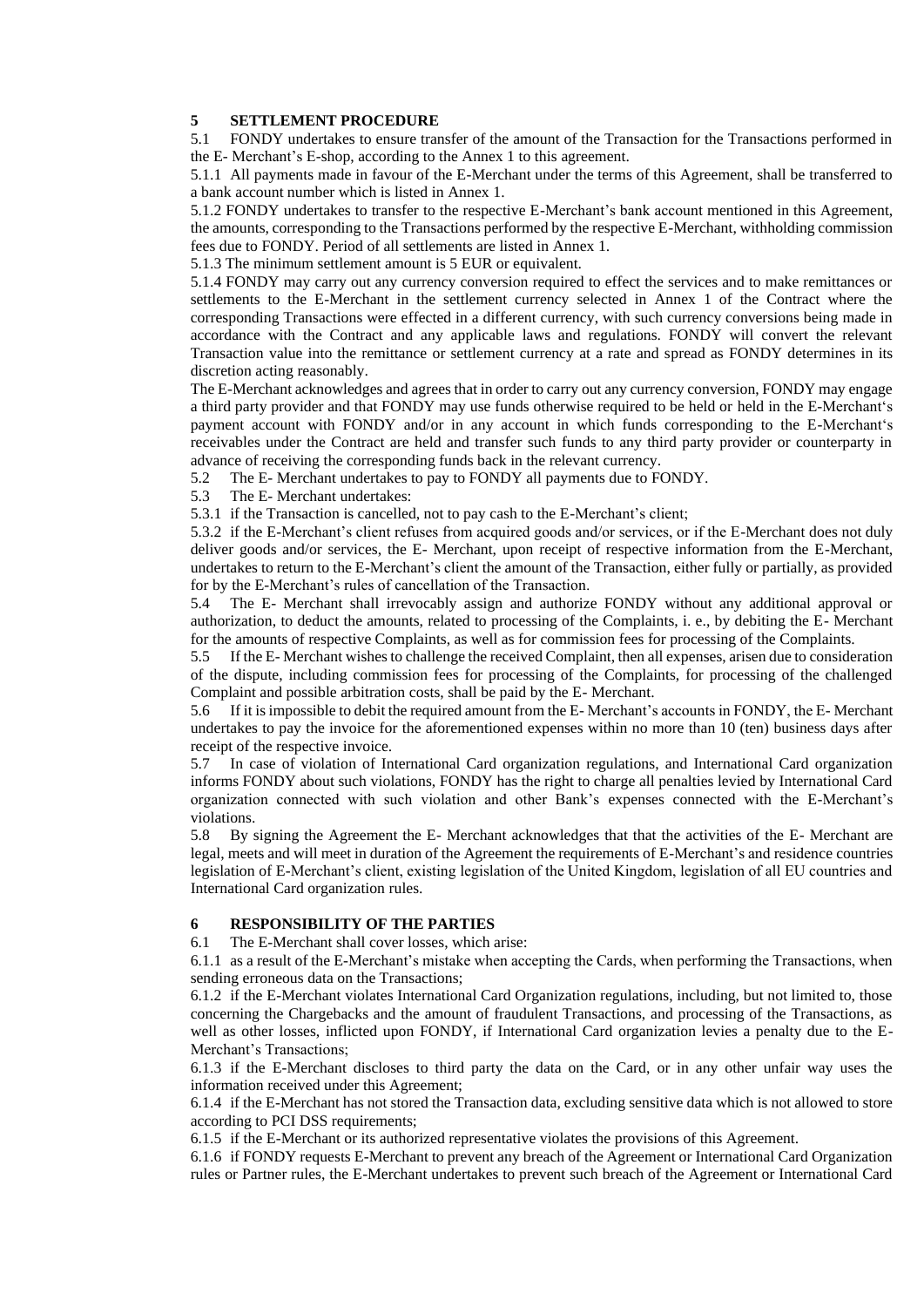organization rules or Partner rules within 3 days after receiving of Bank's notice.

6.2 If the E-Merchant violates International Card Organization Rules or Partner rules and as a result of such Rules violation International Card Organization imposes any penalty sanctions against FONDY, the E-Merchant undertakes to reimburse to FONDY amount of International Card Organization penalty sanctions in full amount and pay all FONDY's direct expenses related to the prevention of violations. E-Merchant undertakes to provide such reimbursement within 5 (five) business days after receiving of FONDY's notice, by transferring the amount mentioned in the notice, to the account mentioned in FONDY's notice.

6.3 FONDY shall not be responsible for losses, inflicted upon the E-Merchant or third parties due to acts or omission of communication organizations, other banks or any other third parties.

6.4 FONDY shall not be responsible for losses, inflicted upon the E-Merchant due to withholding or detention of transfer of the amounts of the Transactions in accordance with the provisions of this Agreement.

6.5 If the E-Merchant breaches the International Card Organization Rules or commits any violations connected with the E-Merchant illegal activity in pharma sales, child pornography, bestiality, tobacco, gambling, rape/hate/violence, 3rd party processing or aggregation.-, FONDY has the right without prior warning of E-Merchant to take the following actions:

6.5.1 Withdraw from any current account of the E-Merchant or from the other accounts containing the E-Merchants receivable funds in FONDY a penalty in amount of EUR 10 000,- (ten thousands euro).

6.5.2 Withdraw from any current account of the E-Merchant or from the other accounts containing the E-Merchants receivable funds in FONDY all International Card organization penalties applied to the violation of the International Card organization rules.

6.5.3 Block any funds in the current accounts of the E-Merchant or in the other accounts containing the E-Merchants receivable funds, until the breach or violation . is remedied and all International Card organization penalties are paid to FONDY.

6.5.4 terminate Agreement with immediate effect.

6.6 If the E-Merchant breaches the International Card Organization Rules Fondy has the right to take the following action:

6.6.1 Withdraw from any current account of the E-Merchant or from the other accounts containing the E-Merchants receivable funds in FONDY all International Card organization penalties applied to the violation of the International Card organization rules.

6.7 E-merchant must be compliance with the following requirements of the information mentioned on E-shop: working state of the web-site; availability of the certificate; name and address of the company and representation office; description of the goods or services offered for sale (including sizes and image); International Card organization logos; description of payment methods, including currency of transaction; customer service contact, including mail address or phone number; return/refund policy; delivery policy - delivery methods and timing; consumer data privacy policy (privacy statements); Security capabilities and policy for transmission of payment card details (statement on security controls); copyright (developer of the site or merchant); A "click to accept" button, or other acknowledgement, on its web-site evidencing that the E-Merchant client has accepted the return/refund policy; display its purchase terms and conditions to the E-Merchant client during the order process.

#### **7 CONFIDENTIALITY**

7.1 All and any information connected with this Agreement and/or fulfilment thereof, which is not publicly available, is confidential and can be disclosed to third parties only upon written consent of the other Party, except for cases, when obligation to disclose such information to third parties is stipulated by the legislation of the United Kingdom. This provision shall be valid during the whole period of validity of this Agreement and also upon termination of this Agreement. For the purposes of this Agreement third parties shall not include the organizations, which are authorized by FONDY to perform processing of the card or other payment method Transactions;

7.2 The Parties undertake to comply with the Data Protection Legislation and any other relevant data protection and privacy law, regulations and other regulatory requirements, guidance or statutory codes of practice to which Parties is subject.

7.3 The Parties acknowledge that the execution of the contractual activities by FONDY involves FONDY processing Personal Data of individuals who are E-Merchant's clients of which E-Merchant is the Data Controller, with exclusive responsibility for decisions on the purposes and methods of the aforementioned processing. Therefore, E-Merchant will appoint the FONDY as Data Processor, via the DPA attached to this Agreement.

## **8 OTHER PROVISIONS**

8.1 The claims of the E-Merchant's client on the Transactions performed by the E-Merchant shall be settled according to the regulations of the International card organizations or Partners.

8.2 Amendments to the terms and conditions of the International card organizations or Partners shall be the basis for FONDY's refusal to fulfil the Agreement fully or partially.

8.3 If any clause of the Agreement becomes invalid or impracticable according to applicable legislative acts, it